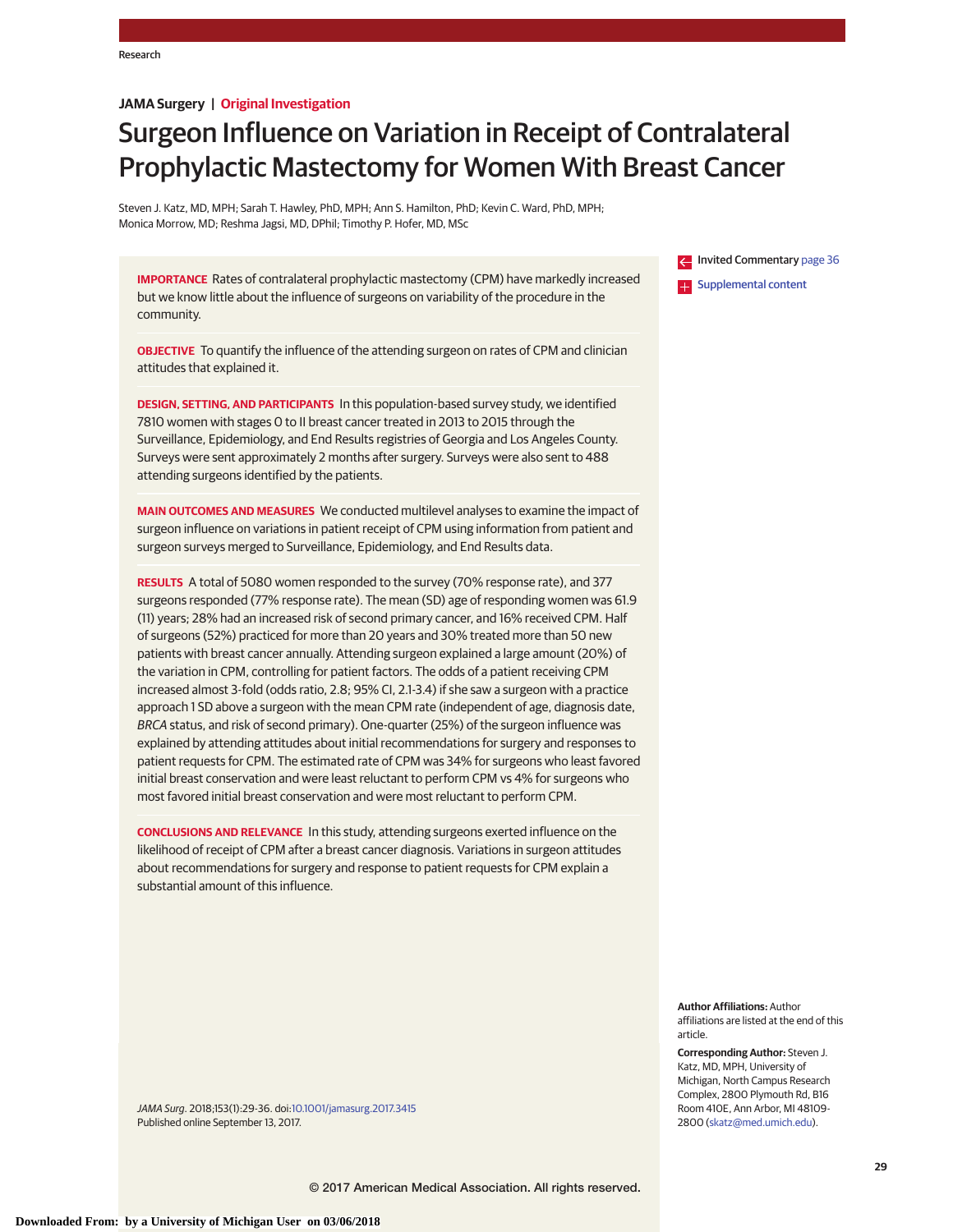se of contralateral prophylactic mastectomy (CPM) for the treatment of breast cancer has increased markedly over the last decade in the wake of greater patient awareness of the procedure. Currently, about 20% of patients receive CPM, representing about half of those who get any mastectomy, and rates vary markedly by region and age. $1-3$ Surgeons play a dominant role in advising patients newly diagnosed as having breast cancer regarding their locoregional treatment decisions.<sup>1</sup> Virtually all patients with curable disease see a surgeon and most patients are treated by the first surgeon they see. About two-thirds of patients diagnosed as having breast cancer receive a recommendation for initial breast-conserving surgery or mastectomy from their surgeon, and virtually all receive the recommended treatment.<sup>4</sup> Similarly, when a surgeon recommends against CPM, few patients undergo the procedure.<sup>1</sup>

Consensus statements by professional associations reinforce that CPM should be considered in patients at higher risk for second primary breast cancer but discouraged in those who are at average risk.<sup>5-7</sup> Despite this, only about a third of patients at average risk of a second primary who desired CPM reported a recommendation from their surgeon discouraging it.<sup>1,8</sup> Patients with the same risk for contralateral breast cancer may take in very different information and recommendations regarding CPM depending on which surgeon they see. However, to our knowledge, no published study has examined the influence of the attending surgeon on variations in receipt of CPM. Do patients with the same attributes get different treatment depending on which surgeon they see?What surgeon attitudes influence this potential variability? To address these questions, we used information from a large diverse contemporary sample of patients newly diagnosed as having breast cancer and their attending surgeons to examine the influence of individual surgeons on the receipt of CPM.

# **Methods**

### Patient Sample and Data Collection

The iCanCare study identified women with early-stage breast cancer who were aged 20 to 79 years, diagnosed as having ductal carcinoma in situ or invasive breast cancer, and reported to the Georgia or Los Angeles County Surveillance, Epidemiology, and End Results registry. Surveys were sent approximately 2 months after surgical treatment between July 2013 and August 2015. Exclusions included prior breast cancer, stage III/IV disease, tumors larger than 5 cm, or more than 3 positive lymph nodes. Patients were mailed materials and a \$20 cash gift. We used a modified Dillman method to encourage response (median [SD] time from diagnosis to survey completion, 6 [2.8] months). We sent surveys to 7810 patients: 507 women were ineligible because they had exclusions previously noted; were deceased, institutionalized, or too ill to complete; or unable to complete a survey in Spanish or English. The survey was completed by 5080 of the eligible patients (70%) and linked to Surveillance, Epidemiology, and End Results data. The study protocol was approved by the University of Michigan, the University of Southern California, Emory

## **Key Points**

**Question** How much does the attending surgeon influence variation in receipt of contralateral prophylactic mastectomy (CPM) in the community?

**Findings** This population-based survey study found that the attending surgeon explained 20% of the variation in CPM. The estimated rate of CPM was 34% for surgeons who least favored initial breast conservation and were least reluctant to perform CPM vs 4% for surgeons who most favored initial breast conservation and were most reluctant to perform CPM.

**Meaning** Attending surgeons exert strong influence on the likelihood of receipt of CPM after diagnosis of breast cancer.

University, and state health departments.We received a waiver of written informed consent, as participation in the survey study was considered adequate informed consent after patients received detailed information about the study, benefits and risks, and their rights as a participant.

## Surgeon Sample and Data Collection

We identified attending surgeons through patient report. Nearly all patients (98%) identified an attending surgeon. Surveys were sent to surgeons toward the end of the patient data collection period (N = 488) and 377 completed them (response rate, 77%).

## Merged Sample

We linked 3727 respondent patients with unilateral disease to 366 respondent surgeons. Of these, 116 patients were missing Surveillance, Epidemiology, and End Results data about stage or unilateral vs bilateral disease. Of the remaining observations, 93% were complete in the variables we included in our analyses: 3353 women with stage 0 to II breast cancer, without bilateral disease, and 349 surgeons. On average, there were 9.6 patients per surgeon (range, 1-72) (Table).

### Measures

The dependent variable was patient report of receipt of CPM. Patient covariates considered included age, risk of a second primary breast cancer (following National Comprehensive Cancer Network guidelines on risk of breast cancer pathologic mutation based on patient age, detailed family history of cancer, and tumor characteristics),<sup>1,9,10</sup> and a variable indicating patient report of genetic testing results (*BRCA*). We also included geographic location and the date of diagnosis because both variables have a strong association with CPM receipt.

Surgeon variables considered included (1) a unique surgeon identifier, (2) report of the annual volume of newly diagnosed breast cancer cases treated, (3) age, (4) years in practice, and (5) sex. We hypothesized that surgeon differences in how strongly they favored initial breast conservation and how reluctant they were to perform CPM if asked by the patient might explain some of the differences in whether patients received CPM.We developed 2 scales based on response to items in a scenario of a patient with localized disease and no obvious contraindications to breast conservation: a 55-year-old woman with no family history of breast cancer and normal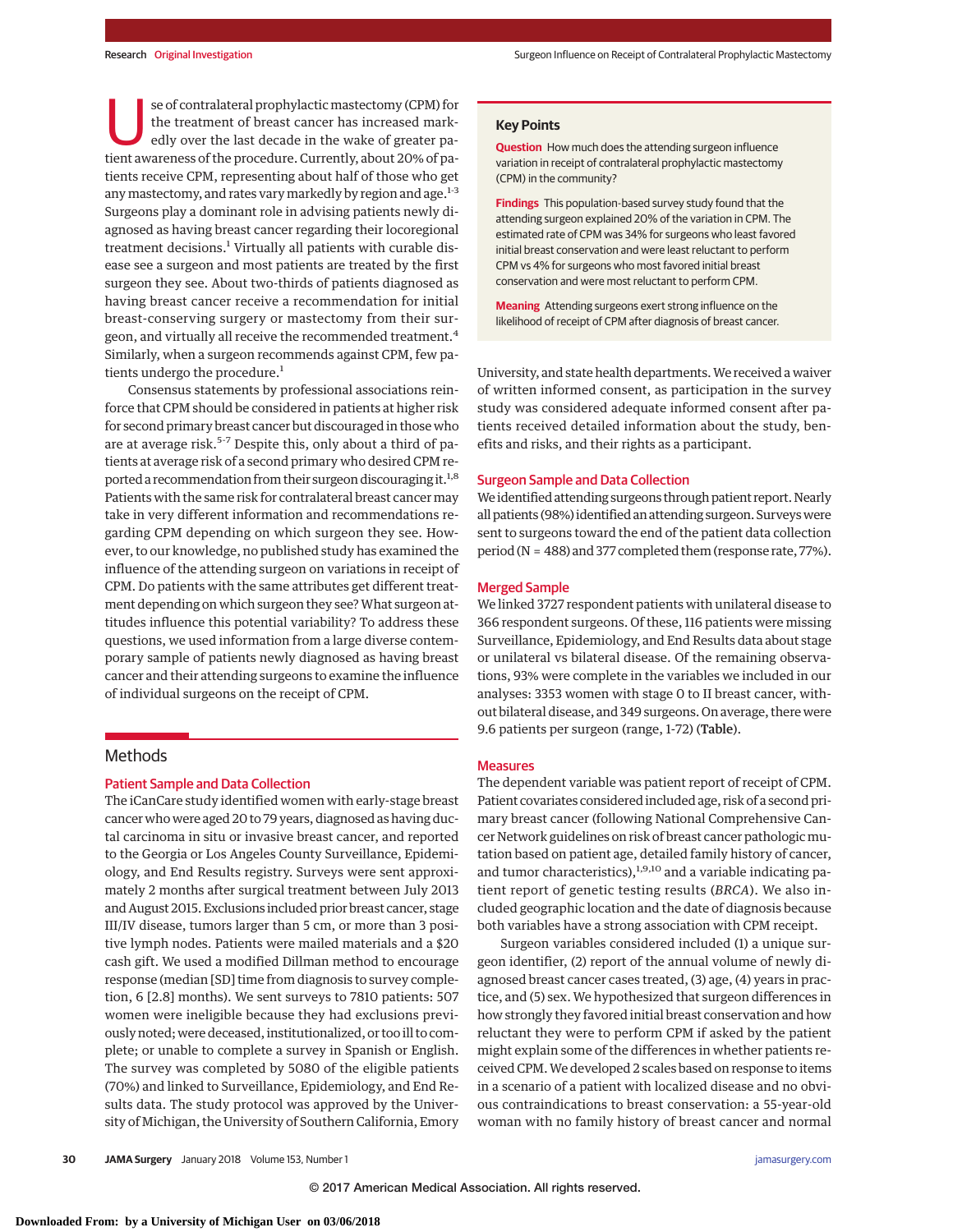screening mammogram. In this case, bilateral screening ultrasonography showed a 1.2-cm solid mass, and a core biopsy demonstrated infiltrating ductal carcinoma; estrogen receptor expression, 95%; progesterone receptor expression, 90%; and human epidermal growth factor receptor 2 negative.

The first scale (favor initial breast conservation scale) was derived from 4 separate items: surgeons were asked (based on the scenario) if they would recommend breast-conserving surgery, unilateral mastectomy, bilateral mastectomy, or against CPM (4-point response categories for each item, from definitely yes to definitely no). The items were scaled so that a higher score indicated favoring initial breast conservation. The second scale (reluctance to perform CPM if requested scale) was derived from responses to the question in the clinical scenario, "why might you perform bilateral mastectomy if requested by your patients like this?" Reasons for performing CPM included (1) giving patients greater peace of mind, (2) improving cosmetic outcomes, (3) avoiding conflict with patient, (4) avoiding losing patient to another surgeon, (5) avoiding the need for surveillance, (6) improving long-term quality of life, (7) reducing recurrence of invasive disease, and (8) improving survival. Each item included a 5-point response category, from very likely to not likely. The items were scaled so that a higher score represented more reluctance to perform CPM.

Both scales were developed using a partial credit item response model that allows the different items to have different thresholds for the responses and treats them as nominal, so that the response order can be tested.<sup>11</sup> The standardized latent scale from the model for the favor initial breast conservation scale had a reliability that ranged from 0.66 to 0.83 over the range provided by the surgeons in our study andwas standardized to have a mean of 0 and SD of 1. The latent scale for reluctance to perform CPM if requested had a reliability from 0.66 to 0.87 over the range of the response data and was similarly standardized.

#### Statistical Analysis

We first described the distribution of the patient and surgeon characteristics, the distribution of responses to the items that comprise the 2 surgeon scales, and distribution and correlation of the estimated underlying surgeon scale scores. The primary analysis was a multilevel logistic regression model with the surgeon identifier code defining the second level and the patient as the primary unit of observation.<sup>12</sup> Our base model included higher risk of second primary breast cancer or known *BRCA* mutation (clinical factors for which guidelines recommend consideration of CPM), patient age (may capture some of the difference in patient demand for surgery faced by a surgeon and which is strongly associated with CPM), and date of diagnosis.We calculated the surgeon-level variation in the base model after adjusting for our baseline patient predictors. Our second model step included the set of surgeon predictors previously described. Only our 2 scale measures are shown in the model output as the other measures had small effect sizes and were not significant. We display the marginal effects of the 2 surgeon attitudes scale scores on the probability that a woman receives CPM averaged across the baseline set of covariates and the remaining effects attributable to the surgeons for the

| Characteristic              | No. (%)     |
|-----------------------------|-------------|
| Patients <sup>a</sup>       |             |
| Total No.                   | 3353        |
| Age, mean (SD), y           | 61.9(11)    |
| Surgery type                |             |
| <b>BCS</b>                  | 2156 (64)   |
| Unilateral mastectomy       | 663 (20)    |
| <b>Bilateral mastectomy</b> | 534 (16)    |
| BRCA+                       |             |
| <b>No</b>                   | 3295 (98)   |
| Yes                         | 58(2)       |
| High risk                   |             |
| <b>No</b>                   | 2401 (72)   |
| Yes                         | 952 (28)    |
| Site                        |             |
| Georgia                     | 1829 (55)   |
| Los Angeles County          | 1524 (45)   |
| SEER stage                  |             |
| <b>DCIS</b>                 | 604 (18)    |
| Stage I                     | 1868 (56)   |
| Stage II                    | 881 (26)    |
| Surgeons <sup>b</sup>       |             |
| Total No.                   | 339         |
| Age, mean (SD), y           | 53.9 (10.7) |
| Sex                         |             |
| Male                        | 256 (75)    |
| Female                      | 87(25)      |
| Time in practice, y         |             |
| $0 - 10$                    | 73 (21)     |
| $11 - 20$                   | 96 (28)     |
| >20                         | 180 (52)    |
| Volume in past 12 mo        |             |
| $\leq$ 20 cases             | 129 (38)    |
|                             |             |
| $21 - 50$ cases             | 109 (32)    |

Abbreviations: BCS, breast-conserving surgery; DCIS, ductal carcinoma in situ; SEER, Surveillance, Epidemiology, and End Results.

 $a$  The total (N = 3262) reflects patients with complete data in all variables used in the analysis.

 $b$  The total (N = 349) reflects the number of surgeons with complete data for the surgeon variables used in the analysis. Some of the demographic variables shown above have missing data and are provided for descriptive purposes here but are not used in the analysis.

sample of women. Finally, in our third model step, geographic site was included because we had noted large site differences in rates of CPM and wanted to quantify the degree to which the surgeon differences were attributable to a systematic difference in practice across geographic area as opposed to individual surgeon-level variability with geographic area.

## Results

The Table shows the distribution of patient and surgeon characteristics. Themean (SD) patient age was 61.9 (11) years. A total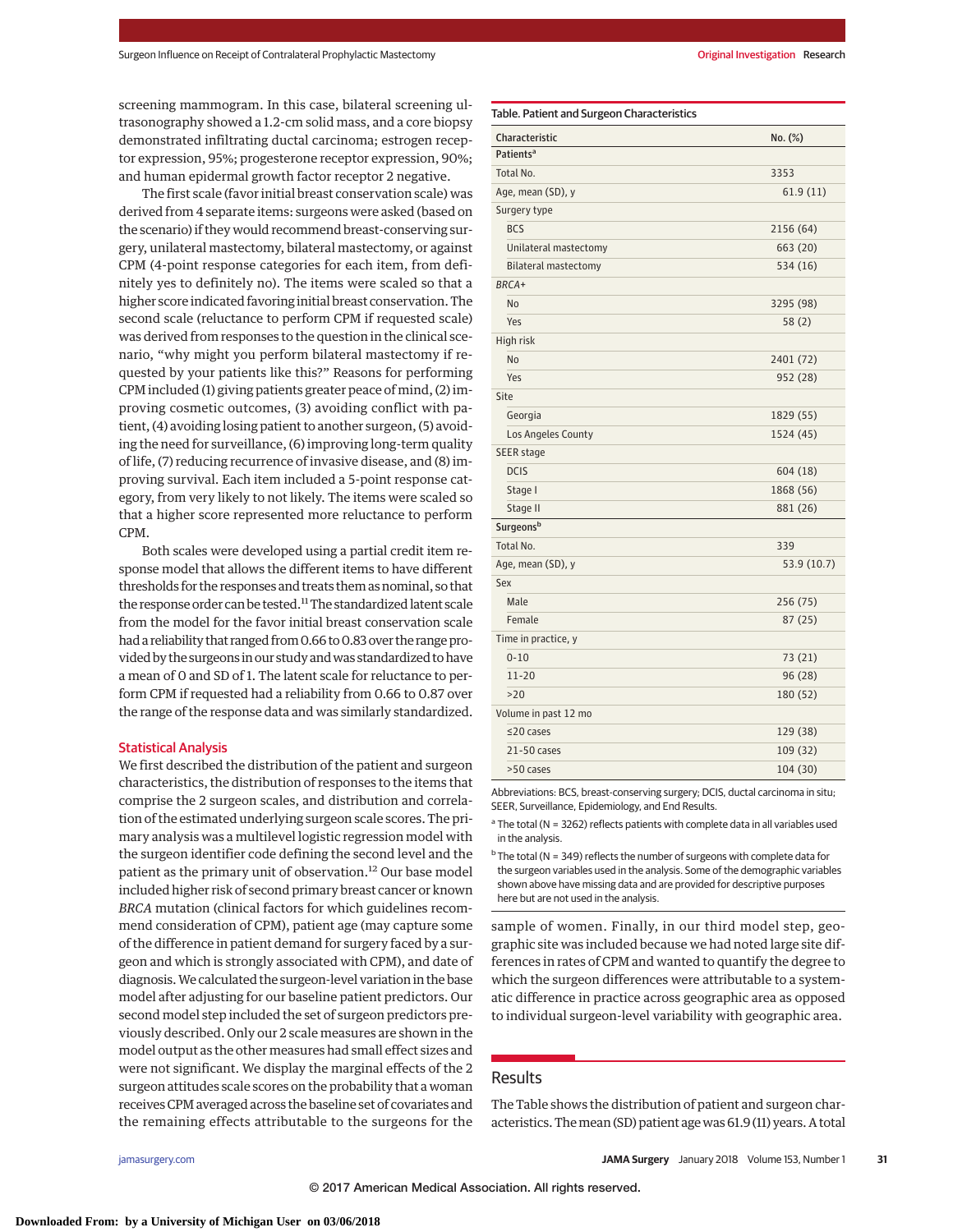

## The distribution of items used in creating the 2 scales is shown. Both sets of items were elicited in response from 370 surgeons with complete information to a scenario involving a 55-year-old woman with no family history of breast cancer and a normal screening mammogram. Bilateral screening ultrasonography shows a 1.2-cm solid mass and core biopsy demonstrates classic infiltrating ductal carcinoma, estrogen receptor expression, 95%; progesterone receptor expression, 90%; and human epidermal growth factor

receptor 2 negative. A, Four items used in creating the favor breast conservation scale. B, Eight items used in creating the reluctance to perform contralateral prophylactic mastectomy (CPM) if requested scale. These items referred again to the scenario and further stipulated that this patient had no family history of breast cancer. BCS indicates breast-conserving surgery; QOL, quality of life.

of 28% had an increased risk of second primary cancer, 2% reported a*BRCA*mutation on testing, and 16% of the total sample received CPM. Half of surgeons (52%) practiced for 20 years or more; almost one-third (30%) reported they treated more than 50 new cases of breast cancer per year; and one-quarter were female (25%).

Figure 1 shows the frequency of responses for the individual items in each surgeon scale. For the favor initial breastconservation scale, therewas strong consensus favoring breastconserving surgery (96%, probably or definitely) in the hypothetical case with no obvious contraindications to breast conservation. On the other hand, very few surgeons favored CPM (96% probably or definitely not recommend), and a less unanimous but still substantial proportion would recommend against it (76%) (Figure 1). There was wide variability with regard to the items that comprised the reluctance to perform CPM scale. Common reasons for performing CPM if requested were to (1) give patients peace of mind, (2) avoid patient conflict, and (3) improve cosmetic outcomes. Less common reasons were to (1) avoid surveillance, (2) reduce recurrence, and (3) improve long-termquality of life.Least frequently endorsedwere to avoid losing the patient or to improve survival.

Figure 2 shows the lack of a strong association between the 2 scales as demonstrated by the broad distribution of points representing individual surgeons in the scatterplot and the correlation of 0.30. There was a large number of surgeons who scored relatively high on one scale and much lower on the other. There is some asymmetry in that while there is a reasonable number of surgeons who both favor breast conservation and are reluctant to do CPM, there is a much smaller number who are low on both scales. The 2 histograms show the distribution of surgeons across each scale on the respective axes.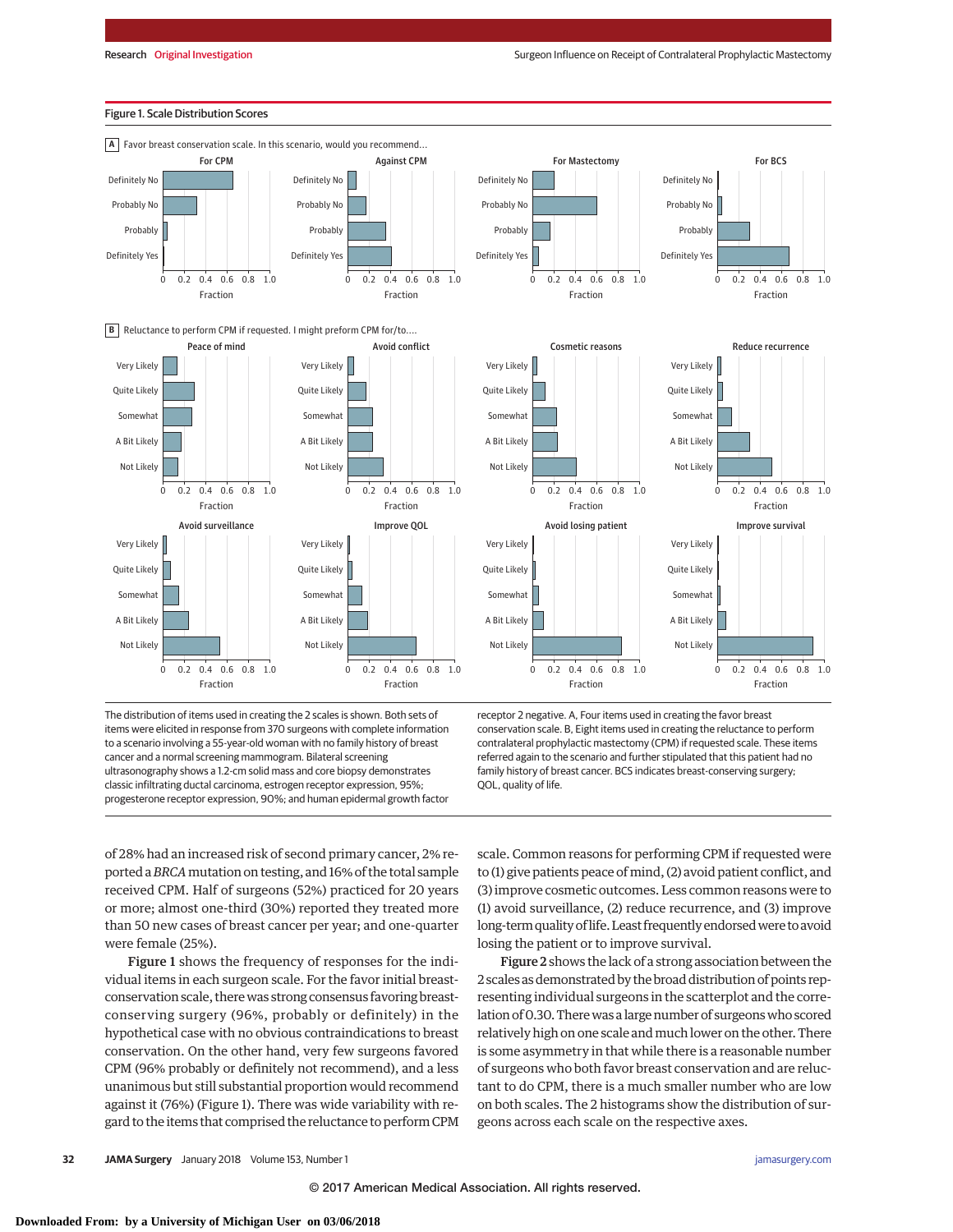

The reluctance to perform contralateral prophylactic mastectomy (CPM) scale score is on the y-axis with the distribution density of scale scores shown above the graph. The favor breast conservation scale is on the x-axis, with the distribution of scale scores shown to the right of the graph. The scatter plot of points representing individual surgeons demonstrates a relatively weak correlation between the 2 scale scores (0.30), suggesting that the scales measure distinct aspects of the surgeons' practice approach. The descriptors least, less, average, more, and most refer to −2, −1, 0, 1, or 2 SDs around the mean scale score for our sample of surgeons, respectively.

Figure 3 shows the results of the 3 successive multilevel models including baseline patient variables, surgeon variables, and site. The basemodel 1 included elevated risk of a second primary breast cancer (high risk),*BRCA*mutation, and age. Mutation status had a dominant effect, with an odds ratio of about 6 (6.2 [95% CI, 3.3-11.8] in model 1 to 5.8 [95% CI, 3.1- 10.8] in model 3) for CPM receipt when the women reported being mutation positive, and this estimate was omitted from Figure 3 so that the other odds ratios are better compared (odds ratios are shown in the eTable in the Supplement). However, less than 2% of thewomen reported beingmutation positive (Table).

Age was one of the strongest predictors after *BRCA* status, with a 50% reduction in odds of CPM for each decade increase in age. Overall, model 1 predicted CPM well, with an area under the curve of 0.84 (95% CI, 0.83-0.86), and the model explains 35% of the variability in the likelihood of CPM. Patient factors explained about 15% of the variability in the likelihood of CPM, but the surgeon identifier by itself explains even more, about 20% of the variance. The odds of a patient receiving CPM would increase 2.8-fold (95% CI, 2.1-3.4) if she were to see a surgeon with a practice approach 1 SD above a surgeon with the mean CPM rate (independent of age, date of diagnosis, *BRCA* status, and risk of recurrence). In model 2, we added the 2 surgeon scale scores for favor initial breast conservation and reluctance to perform CPM. Both substantially decreased the odds of receipt of CPM (adjusted odds ratios, 0.7 [95% CI, 0.6-0.8] and 0.6 [95% CI, 0.5-0.8] per SD, respectively) and explain 25% of the surgeon influence. Finally, in model 3, we added patient geographic site, which is highly correlated with receipt of CPM: patients in Los Angeles County

Figure 3. Odds Ratios (ORs) for Receipt of Contralateral Prophylactic Mastectomy (CPM) From 3 Models



The estimated ORs for 3 successive multilevel logistic regression models are shown. Model 1 is the baseline model including patient factors that are mentioned by guidelines as possible indications for CPM as well as patient age. Model 2 adds the 2 surgeon scales describing their practice styles. Model 3 adds the location of the patients and physicians (Los Angeles County vs Georgia). All models include a surgeon identifier and quantify the amount of surgeon variation that remains after including the variables in each respective model. The OR listed for the surgeon effect represents the amount by which a patient's odds of CPM are multiplied if they see a surgeon with a propensity to do CPM 1 SD above the average surgeon (or, in other words, a surgeon in the 84th percentile as opposed the 50th percentile for propensity to do CPM). Large ORs for BRCA positive (5-6) are omitted to allow better comparisons between the ORs.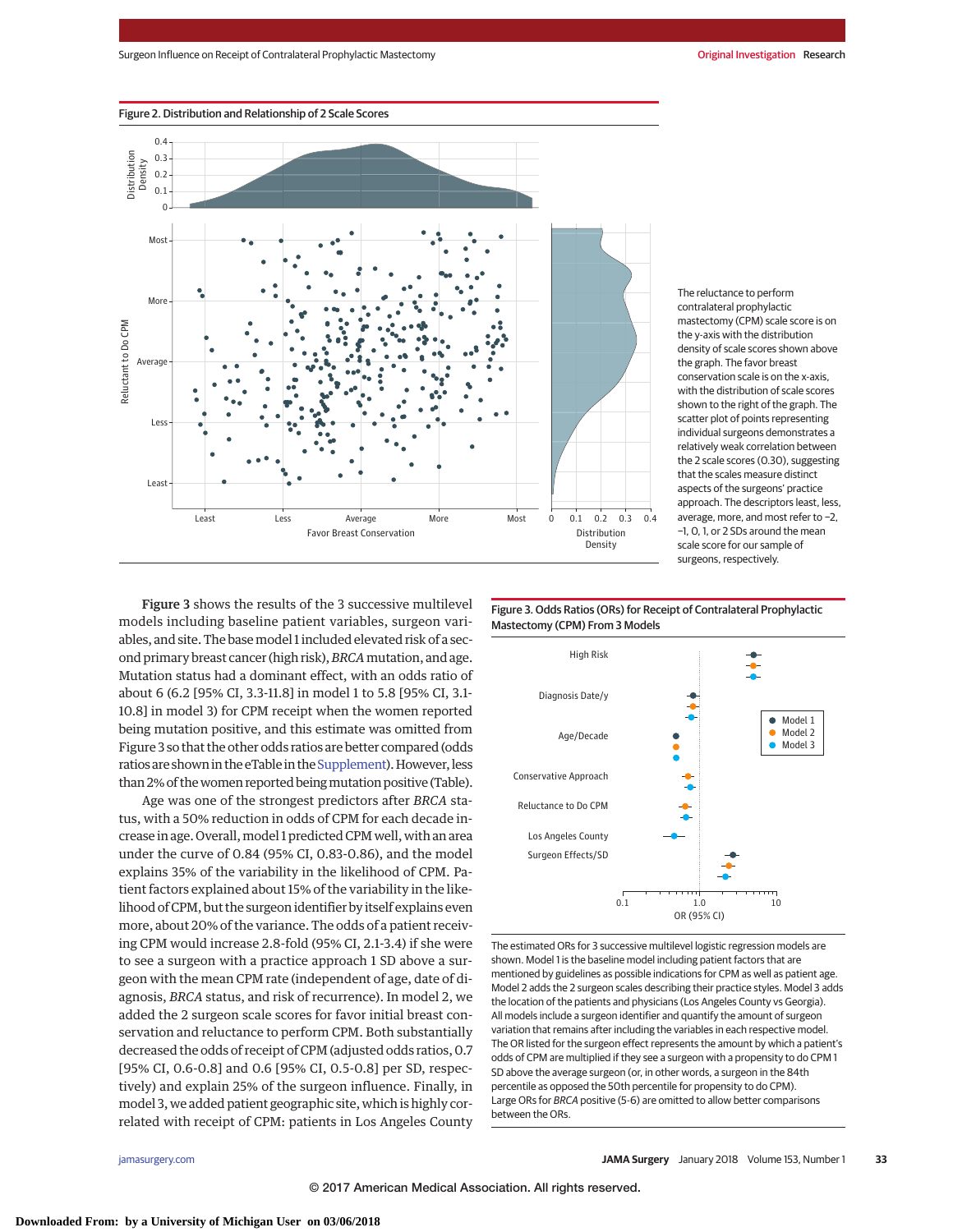Figure 4. Probability of Contralateral Prophylactic Mastectomy (CPM) by Surgeon Practice Approach



The estimated marginal probability that a woman would receive CPM as a function of the 2 surgeon scales describing the practice approach of the surgeons in our sample is shown. On the x-axis are the levels of the reluctance to perform CPM scale, with the descriptors least, less, average, more, and most referring to −2, −1, 0, 1, or 2 SDs around the mean scale score for the population, respectively. The 3 lines represent 2 SDs below to 2 SDs above the mean scale score on the favor breast conservation scale. The y-axis shows the expected mean rate of CPM in the population from which we sampled, if the entire population were treated by a surgeon at any of the specified levels of the 2 scales. The estimates are averaged over BRCA status, risk of second primary breast cancer, patient age, date of diagnosis, and the residual surgeon differences (eg, these are marginal predictions).

are much less likely to have received CPM (odds ratio, 0.5; 95% CI, 0.3-0.6) and the variable explains a quarter of the remaining surgeon effect.

Figure 4 shows the independent effects of both attitude scales on rates of CPM in the population in model 2. The probabilities estimated the effect of changing the scale values in the population averaging over all the other variables and remaining surgeon variation. The x-axis represents the score for the reluctance to do CPM scale (from least to most reluctant surgeons). The modifiers "most," "more," "less," and "least" refer to 1 or 2 SDs on either side of the mean (average) scale score in our population of surgeons. The y-axis shows the expected CPM rate. The vertical lines indicate the effect of different reluctance scale scores on the favor initial breastconservation scale (least, average, andmost favoring surgeons). For example, 13% was the mean rate of CPM for a surgeon who had mean scores for both scale scores. But there was a wide variation in CPM rates based on variation in these scale levels. At the extreme, the rate of CPM was 34% for surgeons who least favored initial breast conservation and were least reluctant to perform CPM. By contrast, the estimated rate was 4% for surgeons who most favored initial breast conservation and were most reluctant to perform CPM.

# Discussion

In our study, we observed an influence of the attending surgeon on whether a patient undergoes CPM after diagnosis of unilateral breast cancer. The individual attending surgeon explained a large amount (20%) of the overall variation in CPM use in this large diverse population-based patient sample, after adjusting for factors that determine the risk of second primary breast cancer and age, one of the major determinants of CPM. Surgeon attitudes about the approach to initial surgery or response to patient requests for CPM explained about a quarter of this surgeon effect. In a scenario of a typical patient with no contraindications to breast conservation and at average risk for a second primary cancer, most surgeons favored an initial breast-conservation approach and most would recommend against CPM. There was less consensus about the willingness to perform CPM if requested by the patient. We observed a range of reasons why a surgeon would be willing to perform CPM if asked: give peace of mind, yield better cosmetic outcomes, avoid conflict with patient, reduce need for surveillance, improve longterm quality of life, reduce recurrence of invasive disease, avoid losing patient to another surgeon, or improve survival (in order of endorsement). Both of the attitudes scales independently affected the likelihood that a patient would get CPM. This varied from 34% for the (relatively rare) attending surgeon who least favored initial beast conservation and was least reluctant to perform CPM if asked, to 4% for the surgeon who strongly favored initial breast conservation and was most reluctant to perform CPM if asked.

We also examined pertinent patient factors. Contralateral prophylactic mastectomy was correlated with guidelineconcordant clinical factors (elevated risk of genetic mutation or *BRCA* mutation on testing) and patient age, which may reflect physician and/or patient views that CPM is an increasingly more relevant alternative the younger the age at onset of breast cancer. Finally, the geographic location variable explained some of the remaining surgeon variation, suggesting at least some regional surgeon peer effects and potentially a regional difference in patient population attitudes toward CPM.

Prior literature has demonstrated the marked increase in receipt of CPM after diagnosis of breast cancer and underlying factors driving the trend (dominantly greater patient awareness and interest for the procedure).<sup>2,13-18</sup> More recent research has shown that surgeon recommendation against CPM reduces receipt. But only about one-third of patients who consider CPM report that their surgeon recommended against it and one-third reported no substantial discussion with their surgeon about it.1,8 However, to our knowledge, our study is the first to estimate how much the likelihood of a woman receiving CPM varies across surgeon.

#### Strengths and Limitations

Aspects of the study merit comment. We used a large population-based contemporary diverse patient sample with a high response rate. Virtually all patients identified their attending surgeon and surgeon survey response was high. The measures were highly relevant to clinical practice and the methods were appropriate to the research questions and study design. However, there were some weaknesses. Despite high survey response rates, there was inevitable decay in the sample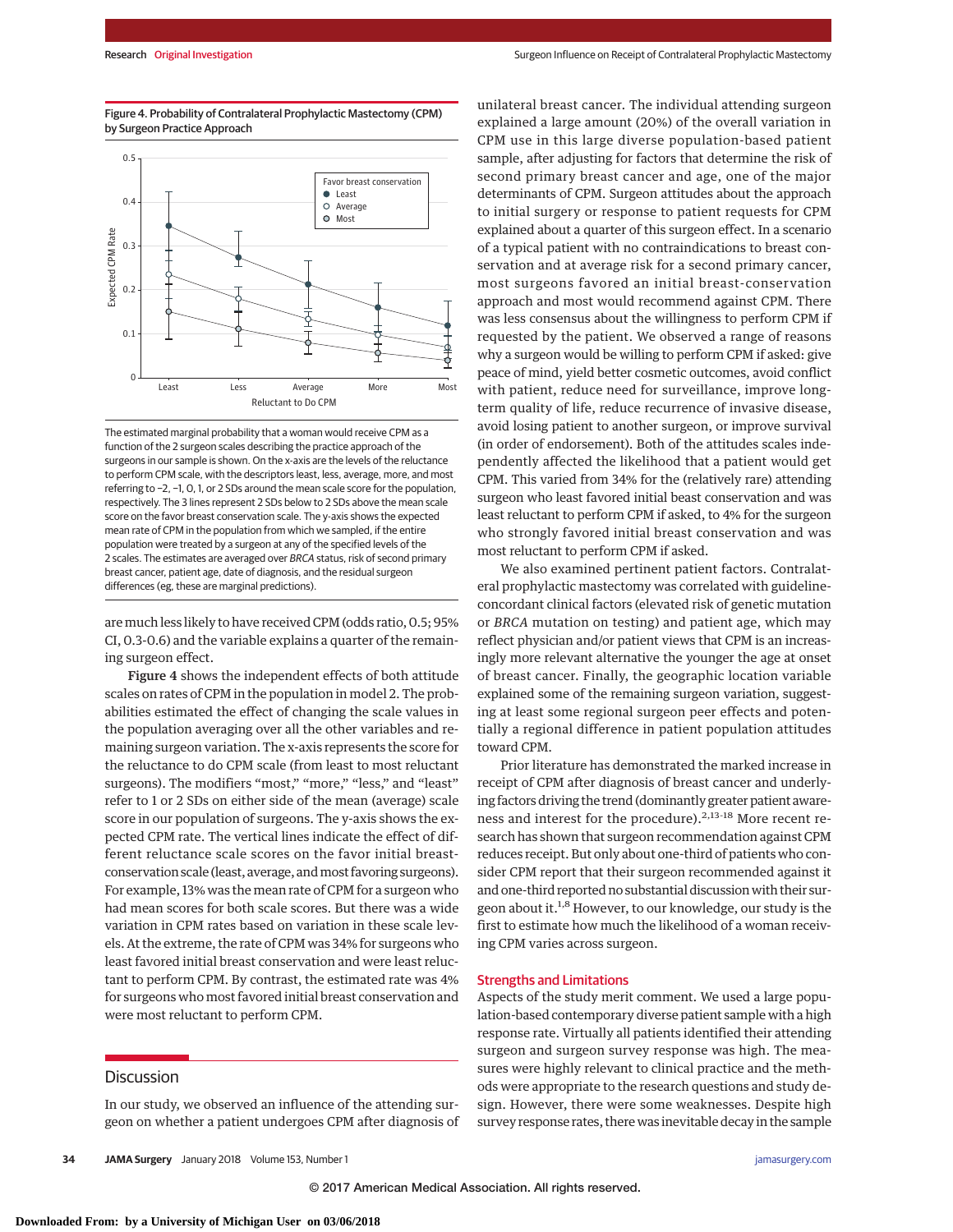given the requirement for completed surveys from both the surgeon and the patient. Finally, the findings were limited to large regions of the country.

## **Conclusions**

Contralateral prophylactic mastectomy represents an important paradox in cancer management. There has been a sea change in clinician attitudes about the approach to management of curable breast cancer favoring less-extensive locoregional approaches. Yet, rates of CPM have increased over the last decade largely owing to greater patient awareness and interest in the procedure. In this context, we found that the attending surgeon explains more of the variation in CPM than patient clinical factors. Surgeon attitudes about the options for

#### ARTICLE INFORMATION

**Accepted for Publication:** May 14, 2017. **Published Online:** September 13, 2017. doi[:10.1001/jamasurg.2017.3415](http://jama.jamanetwork.com/article.aspx?doi=10.1001/jamasurg.2017.3415&utm_campaign=articlePDF%26utm_medium=articlePDFlink%26utm_source=articlePDF%26utm_content=jamasurg.2017.3415)

**Author Affiliations:** Department of Internal Medicine, School of Medicine, University of Michigan, Ann Arbor (Katz, Hawley); Department of Health Management and Policy, School of Public Health, University of Michigan, Ann Arbor (Katz, Hawley); Veterans Administration Center for Clinical Management Research, Ann Arbor VA Health Care System, Ann Arbor, Michigan (Hawley); Keck School of Medicine, University of Southern California, Los Angeles (Hamilton); Rollins School of Public Health, Emory University, Atlanta, Georgia (Ward); Memorial Sloan-Kettering Cancer Center, New York, New York (Morrow); Department of Radiation Oncology, University of Michigan School of Medicine, Ann Arbor (Jagsi); Veterans Affairs Center for Clinical Management Research, Health Services Research and Development Service Center of Innovation and Department of Internal Medicine, University of Michigan, Ann Arbor (Hofer).

**Author Contributions:** Drs Katz and Hofer had full access to all of the data in the study and take responsibility for the integrity of the data and the accuracy of the data analysis. Drs Jagsi and Hofer contributed equally in this work. Study Concept and design: Katz, Hawley, Ward,

Morrow, Jagsi, Hofer. Acquisition, analysis, or interpretation of data: All

authors.

- Drafting of the manuscript: Katz, Hofer. Critical revision of the manuscript for important intellectual content: Hawley, Hamilton, Ward, Morrow, Jagsi, Hofer.
- Statistical analysis: Hofer.

Obtained funding: Katz, Jagsi. Administrative, technical, or material support: Katz, Hamilton, Ward.

**Conflicts of Interest Disclosures:** None reported

**Funding/Support:** This work was supported by grant P01 CA163233 to the University of Michigan from the National Cancer Institute. The collection of Los Angeles County cancer incidence data used in this study was supported by the California Department of Public Health pursuant to California Health and Safety Code Section 103885; US Centers for Disease Control and Prevention's (CDC) National

Program of Cancer Registries, under cooperative agreement 5NU58DP003862-04/DP003862; and the National Cancer Institute's Surveillance, Epidemiology, and End Results Program under contract HHSN261201000140C awarded to the Cancer Prevention Institute of California, contract HHSN261201000035C awarded to the University of Southern California, and contract HHSN261201000034C awarded to the Public Health Institute. The collection of cancer incidence data in Georgia was supported by contract HHSN261201300015I and Task Order HHSN26100006 from the National Cancer Institute and cooperative agreement 5NU58DP003875-04-00 from the CDC.

**Role of the Funder/Sponsor:** The funders had no role in the design and conduct of the study; collection, management, analysis, and interpretation of the data; preparation, review, or approval of the manuscript; and decision to submit the manuscript for publication.

**Disclaimer:** The ideas and opinions expressed herein are those of the author(s) and endorsement by the states of California and Georgia, Department of Public Health, the National Cancer Institute, and the CDC or their contractors and subcontractors is not intended nor should be inferred.

**Additional Contributions:** We acknowledge the work of our project staff (Mackenzie Crawford, MPH, and Kiyana Perrino, MPH, from the Georgia Cancer Registry; Jennifer Zelaya, Pamela Lee, Maria Gaeta, Virginia Parker, BA, and Renee Bickerstaff-Magee from the University of Southern California; Rebecca Morrison, MPH, Alexandra Jeanpierre, MPH, Stefanie Goodell, BS, and Rose Juhasz, PhD, from the University of Michigan). No one received compensation beyond usual salary for their work. We acknowledge with gratitude the patients with breast cancer who responded to our survey.

#### **REFERENCES**

**1**. Jagsi R, Hawley ST, Griffith KA, et al. Contralateral prophylactic mastectomy decisions in a population-based sample of early-stage breast cancer patients.JAMA Surg[. 2017;152\(3\):274-282.](https://www.ncbi.nlm.nih.gov/pubmed/28002555)

**2**. Tuttle TM, Habermann EB, Grund EH, Morris TJ, Virnig BA. Increasing use of contralateral prophylactic mastectomy for breast cancer patients: a trend toward more aggressive surgical treatment.J Clin Oncol[. 2007;25\(33\):5203-5209.](https://www.ncbi.nlm.nih.gov/pubmed/17954711)

initial surgery and their reactions to patient requests for treatment influence whether a patient with similar attributes receives CPM. These attitudes could shape the course of the discussion about treatment with patients by influencing the strength to which a surgeon (1) endorses breast conservation as the initial surgery option, (2) feels compelled to discuss the details of CPM as a possible treatment alternative, or (3) tries to discourage a woman from CPM as a treatment. Our findings motivate the need to help surgeons address this growing clinical conundrum in the examination room. This has already begun as oncology surgeon associations revise and promote clearer guidelines about CPM.<sup>5,6</sup> Our findings reinforce the need to address better ways to communicate with patients with regard to their beliefs about the benefits of more extensive surgery and their reactions to the management plan including surgeon training and deployment of decision aids.

> **3**. Habermann EB, Abbott A, Parsons HM, Virnig BA, Al-Refaie WB, Tuttle TM. Are mastectomy rates really increasing in the United States? [J Clin Oncol](https://www.ncbi.nlm.nih.gov/pubmed/20548000). [2010;28\(21\):3437-3441.](https://www.ncbi.nlm.nih.gov/pubmed/20548000)

> **4**. Morrow M, Jagsi R, Alderman AK, et al. Surgeon recommendations and receipt of mastectomy for treatment of breast cancer. JAMA[. 2009;302\(14\):](https://www.ncbi.nlm.nih.gov/pubmed/19826024) [1551-1556.](https://www.ncbi.nlm.nih.gov/pubmed/19826024)

**5**. National Comprehensive Cancer Network. NCCN clinical practice guidelines in oncology: breast cancer. [https://www.nccn.org/professionals/physician\\_gls](https://www.nccn.org/professionals/physician_gls/pdf/breast.pdf) [/pdf/breast.pdf.](https://www.nccn.org/professionals/physician_gls/pdf/breast.pdf) Accessed May 4, 2016.

**6**. Boughey JC, Attai DJ, Chen SL, et al. Contralateral prophylactic mastectomy (CPM) consensus statement from the American Society of Breast Surgeons: data on CPM outcomes and risks. Ann Surg Oncol[. 2016;23\(10\):3100-3105.](https://www.ncbi.nlm.nih.gov/pubmed/27469117)

**7**. Hunt KK, Euhus DM, Boughey JC, et al. Society of Surgical Oncology Breast Disease Working Group statement on prophylactic (risk-reducing) mastectomy. Ann Surg Oncol[. 2017;24\(2\):375-397.](https://www.ncbi.nlm.nih.gov/pubmed/27933411)

**8**. Katz SJ, Janz NK, Abrahamse P, et al. Patient reactions to surgeon recommendations about contralateral prophylactic mastectomy for treatment of breast cancer.JAMA Surg[. 2017;152\(7\):658-664.](https://www.ncbi.nlm.nih.gov/pubmed/28384687)

**9**. Kurian AW, Griffith KA, Hamilton AS, et al. Genetic testing and counseling among patients with newly diagnosed breast cancer.JAMA[. 2017;317\(5\):531-534.](https://www.ncbi.nlm.nih.gov/pubmed/28170472)

**10**. Daly MB, Pilarski R, Axilbund JE, et al. Genetic/familial high-risk assessment: breast and ovarian, version 2.2015.[J Natl Compr Canc Netw](https://www.ncbi.nlm.nih.gov/pubmed/26850485). [2016;14\(2\):153-162.](https://www.ncbi.nlm.nih.gov/pubmed/26850485)

**11**. Masters GN. A rasch model for partial credit scoring. Psychometrika. 1982;47(2):149-174.

**12**. Skrondal A, Rabe-Hesketh S. Generalized Latent Variable Modeling: Multilevel, Longitudinal and Structural Equation Models. Boca Raton, FL: Chapman & Hall/CRC; 2004.

**13**. King TA, Sakr R, Patil S, et al. Clinical management factors contribute to the decision for contralateral prophylactic mastectomy. J Clin Oncol[. 2011;29\(16\):](https://www.ncbi.nlm.nih.gov/pubmed/21464413) [2158-2164.](https://www.ncbi.nlm.nih.gov/pubmed/21464413)

**14**. Arrington AK, Jarosek SL, Virnig BA, Habermann EB, Tuttle TM. Patient and surgeon characteristics associated with increased use of contralateral prophylactic mastectomy in patients with breast cancer. Ann Surg Oncol[. 2009;16\(10\):2697-2704.](https://www.ncbi.nlm.nih.gov/pubmed/19653045)